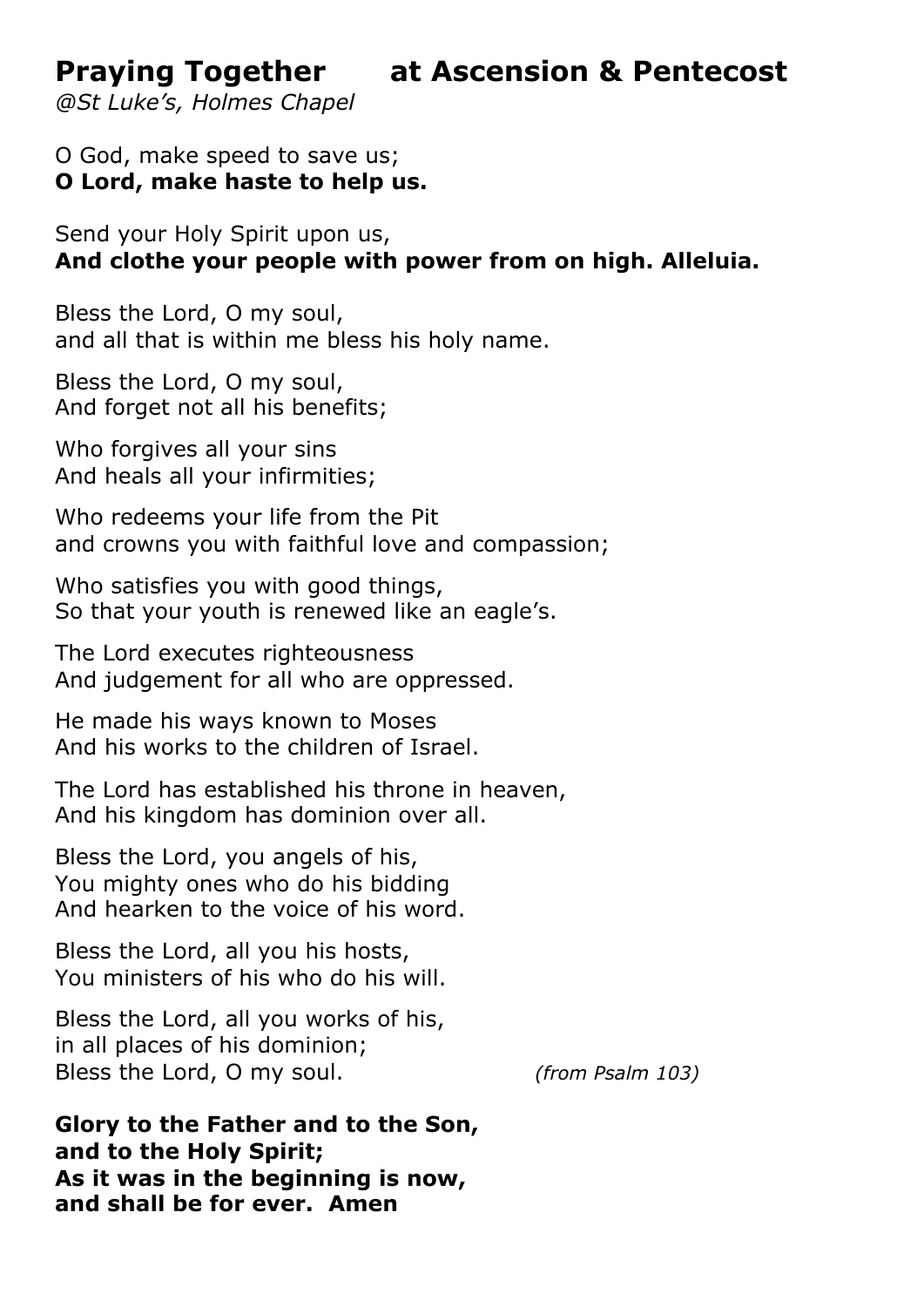Hearing and responding to the Word of God

*Bible readings can be found on the church website or Facebook page .*  Read them out loud then finish with this response:

This is the word of the Lord. **Thanks be to God.** 

## **Canticles**

I will take you from the nations, And gather you from all the countries.

I will sprinkle clean water upon you, And you shall be clean from all your uncleannesses.

A new heart I will give you, And put a new spirit within you,

And I will remove from your body the heart of stone And give you a heart of flesh.

You shall be my people, And I will be your God. *(from Ezekiel 36)* 

Come Holy Spirit, fill the hearts of your people **And kindle in us the fire of your love.** 

All who are led by the Spirit of God Are children of God and fellow-heirs with Christ. **Come Holy Spirit, fill the hearts of your people** 

Renew the face of your creation, Lord, Pouring on us the gifts of your Spirit, **And kindle in us the fire of your love.** 

For the creation waits with eager longing For the glorious liberty of the children of God. **Come Holy Spirit, fill the hearts of your people And kindle in us the fire of your love.** *(cf Romans 8)*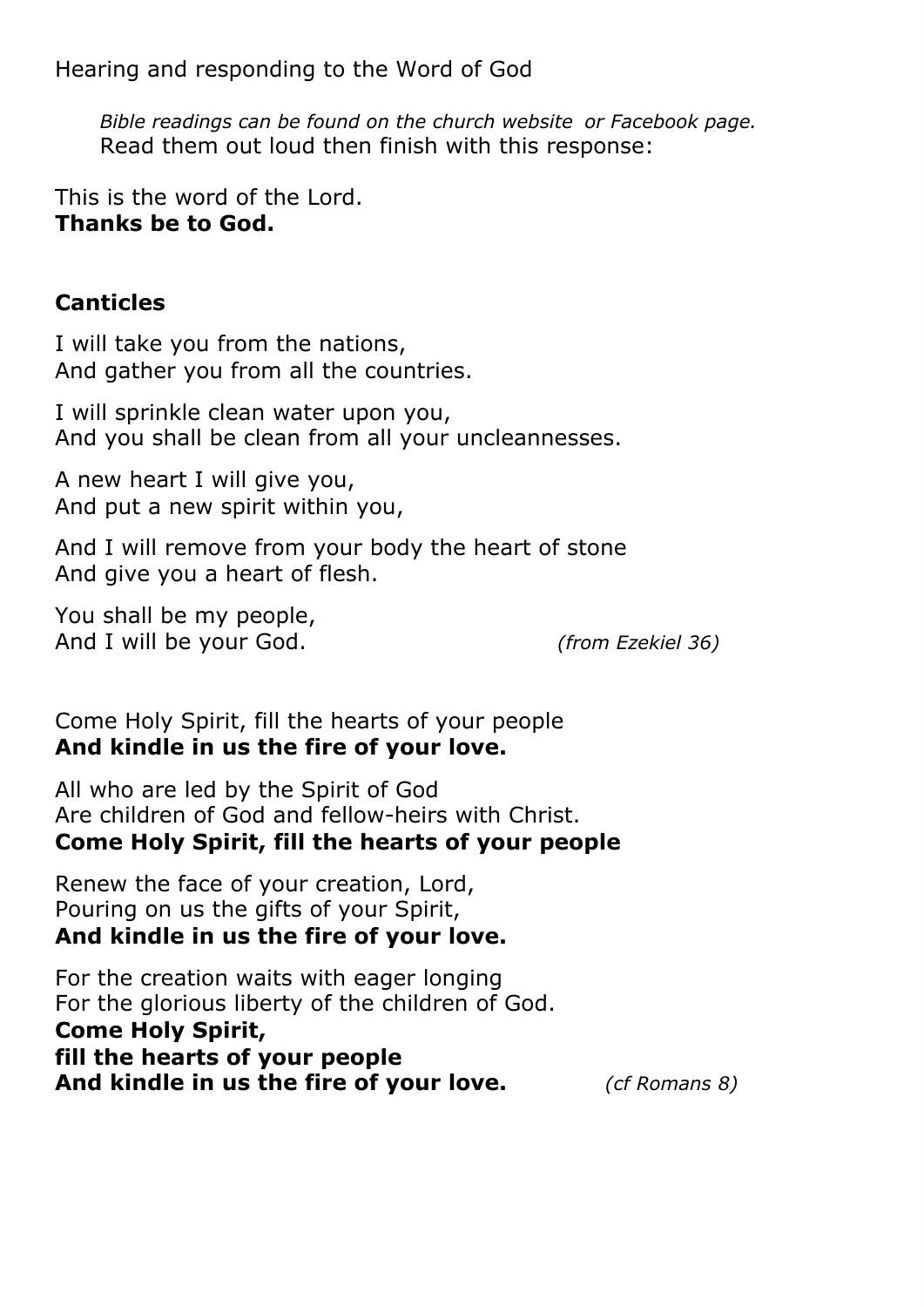Blessed be the Lord the God of Israel, Who has come to his people and set them free

He has raised up for us a mighty Saviour, Born of the house of his servant David.

Through his holy prophets God promised of old to save us from our enemies, and from the hands of all that hate us.

To show mercy to our ancestors, And to remember his holy covenant.

This was the oath God swore to our father Abraham To set us free from the hands of our enemies,

Free to worship him without fear, Holy and righteous in his sight, all the days of our life

And you, child, shall be called the prophet of the Most High, for you will go before the Lord to prepare his way.

To give his people knowledge of salvation By the forgiveness of all their sins.

In the tender compassion of our God The dawn from on high shall break upon us,

To shine on those who dwell in darkness And the shadow of death, And to guide our feet into the way of peace.

*(Luke 1:68-79)* 

The law of the Spirit of life in Christ Jesus Has set us free from the law of sin and death

All who are led by the Spirit of God are children of God; For we have received the Spirit that enables us to cry 'Abba, Father'.

The Spirit himself bears witness that we are children of God And if God's children, then heirs of God;

If heirs of God, then fellow-heirs with Christ; Since we suffer with him now, that we may be glorified with him.

*(Romans 8:2,14ff)*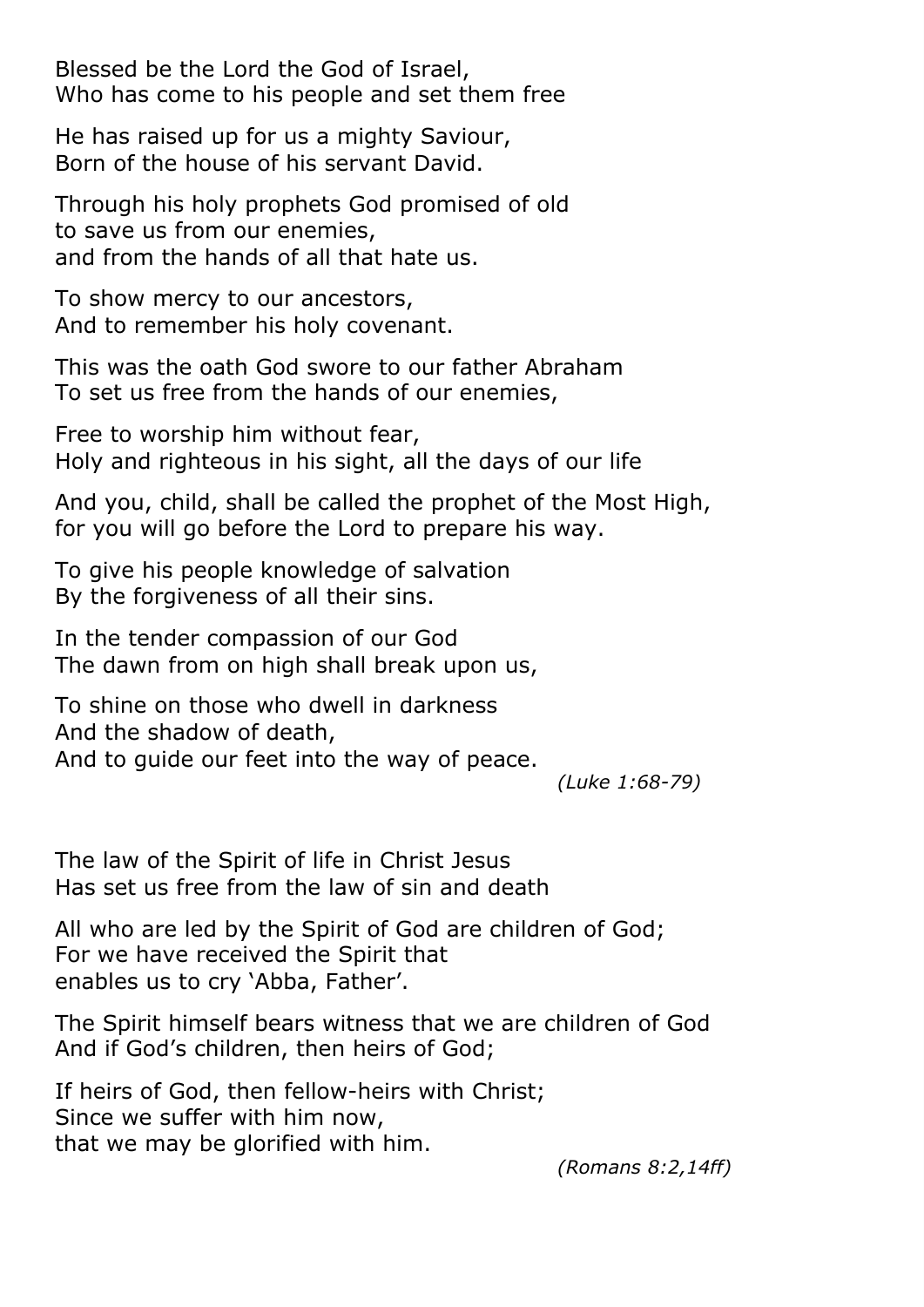## **O God the King of glory,**

You have exalted your only Son Jesus Christ With great triumph to your kingdom in heaven: We beseech you, leave us not comfortless, But send your Holy Spirit to strengthen us And exalt us to the place where our Saviour Jesus Christ is gone before. Through that same Jesus Christ our Lord. **Amen**

**Almighty and everlasting God, we thank you that you have brought us safely to the beginning of this day. Keep us from falling into sin or running into danger; order us in all our doings and guide us to do always what is righteous in your sight; through Jesus Christ our Lord. Amen**

Let us pray to God, who alone makes us dwell in safety:

For all who are affected by coronavirus, through illness or isolation or anxiety, that they may find relief and recovery: Lord, hear us, **Lord, graciously hear us.**

For those who are guiding our nation at this time, and shaping national policies, that they may make wise decisions: Lord, hear us, **Lord, graciously hear us.**

For doctors, nurses and medical researchers, that through their skill and insights many will be restored to health: Lord, hear us, **Lord, graciously hear us.**

For the vulnerable and the fearful, for the gravely ill and the dying, that they may know your comfort and peace: Lord, hear us, **Lord, graciously hear us.**